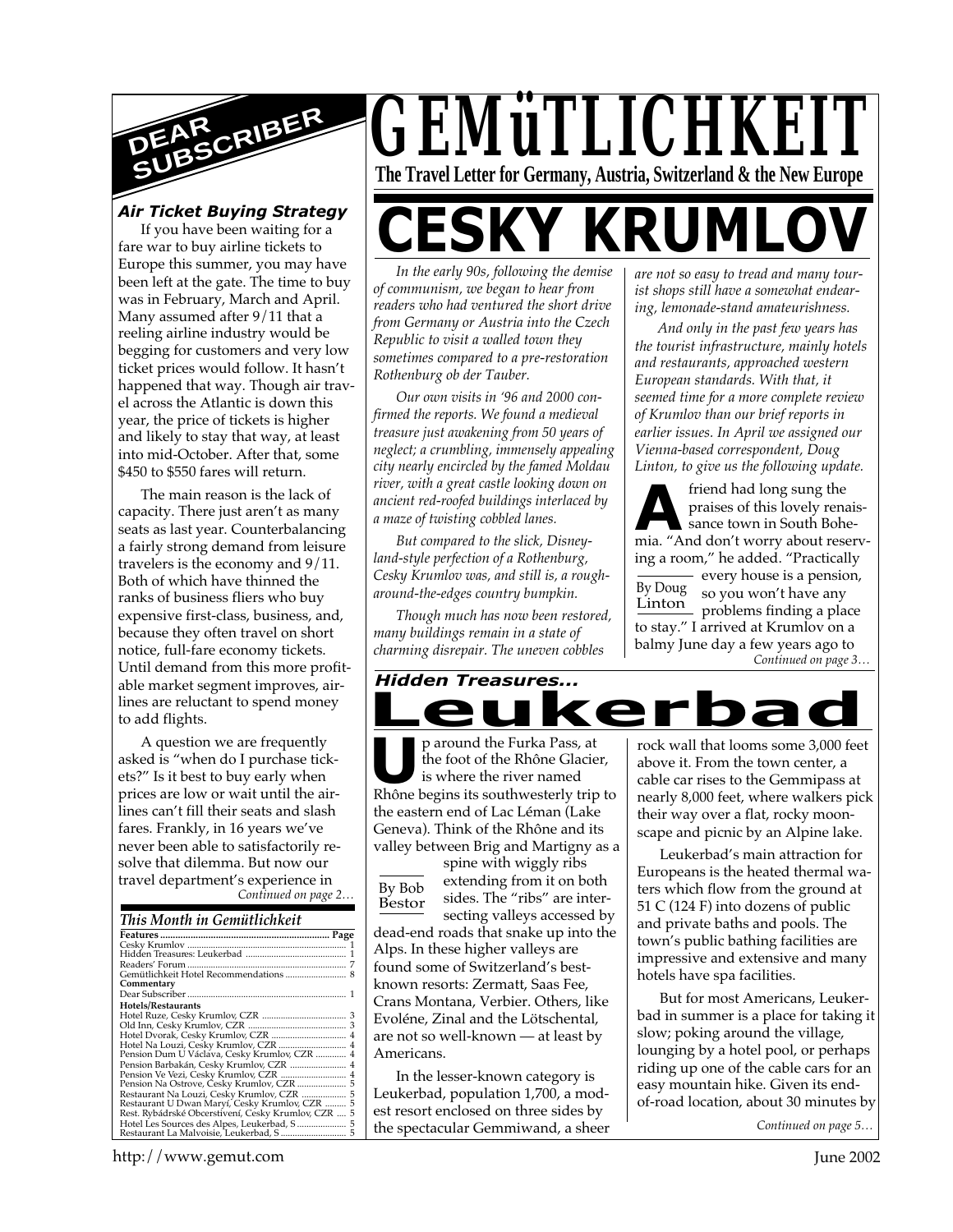#### *DEAR SUBSCRIBER Continued from page 1*

marketing consolidator air tickets over the past two years has taught us a few things about when and how to purchase an airline ticket to Europe.

Though our crystal ball is still cloudy, we have additional knowledge and experience that will make our "best guess" even better. Not only do we monitor the prices of four of the country's largest ticket consolidators, we keep an eye on airline websites and online ticket sellers such as **Travelocity**, **Orbitz** and **Expedia**.

So here is our up-to-date transatlantic-airline-ticket-buying-guide. It presupposes, of course, that you are looking for the best price. But even if choice of airline or schedule is more important than price, most of these strategies will help.

**• The three main rules for purchasing transatlantic airline tickets for summer travel:** Buy early. Buy early. Buy early. Over the last three years, and especially during the spring of 2002, those who purchased tickets in the January-March period got a better price than those who waited. And, for the most part, the earlier the better. There were occasional sales in April and May but they were so brief, so restrictive and so isolated to certain markets and destinations that only the most watchful and flexible buyers were able to take advantage of them.

Prices for summer travel marched

steadily upward from February to June. Many who turned up their noses at an \$800 July fare in February wound up three months later paying \$100 to \$400 more for the same flight.

**• Be flexible regarding travel dates:** Though it's not always possible, try to have a broad range of dates on which you can travel. There may be only a dozen cheap tickets on the flight you want but if you can fly any day within a 10-day period your chances of getting one of those cheap tickets increases by a factor of 10. Traveling on a weekend day, Friday, Saturday, Sunday, in most cases will raise your ticket price by about \$25 — \$50 if you fly both directions on those days.

**• Be flexible regarding destination:** On the continent, fares to Paris, Amsterdam and Frankfurt are usually the least expensive. Munich isn't far behind. Expect slightly higher fares to places like Prague, Vienna, Rome, and Milan.

**• Be flexible regarding departure city:** If you live in a town served by a small airport but are within two or three hours' drive of a major airport, compare prices from both. It may pay you to do a one-way car rental (try National) from your home to the larger airport (and another one-way rental upon return) or perhaps leave your car with a friend in the larger city. Also, those who live in certain sections of the eastern U.S. can choose from several airports.

**• Be prepared to spend time on the project.** Searching a dozen or so airline and travel websites for a variety of departure/arrival dates and cities can take hours and days. Especially if your Internet connection is via a dial-up 56K modem. And sitting on hold to get quotes from three or four airlines is another time eater.

You can turn it over to a travel agent in which case you may be charged a service fee. Airlines no longer pay commissions and consolidators usually offer "net" fares which means the agent mark up the price or add a service fee.

Here's our three-step guide to finding the lowest fares:

• **Step #1. Register at airline websites.** Most airlines send out periodic emails of special fares available online. **American Airlines**, for example, fires off a weekly email of low fare offerings. In many cases you'll also find a place on an airline's website where special deals are offered.

*Continued on page 8…*

#### **Using Gemütlichkeit**

• Foreign currency prices are converted to U.S. dollars at the exchange rate in effect at the time of publication. • Hotel prices listed are for one night. Discounts are often available for longer stays.

• All hotel prices include breakfast unless otherwise noted.

• Local European telephone area codes carry the "0" required for in-country dialing. To phone establishments from outside the country, such as from the USA, do not dial the first "0".

#### **Logging on to Gemütlichkeit's Website**

Except for the most recent 12, back issues in text format from January 1993 are available free to subscribers only at http://www.gemut.com (click on "For Members Only"). To access the issues enter the user name and password published in this space each month. The June codes are:

User Name: **cskv** Password: **7654**

| Vol. 16, No. 5                                                                                                                                                                                                                                                                                                                                                                                                          | <b>GEMÜTLICHKEIT</b>                                                                                                      |                                                                                                                                                            |                                                                                                                                | <b>HOTEL RESTAURANT RATING KEY</b>                                                            |            |
|-------------------------------------------------------------------------------------------------------------------------------------------------------------------------------------------------------------------------------------------------------------------------------------------------------------------------------------------------------------------------------------------------------------------------|---------------------------------------------------------------------------------------------------------------------------|------------------------------------------------------------------------------------------------------------------------------------------------------------|--------------------------------------------------------------------------------------------------------------------------------|-----------------------------------------------------------------------------------------------|------------|
| <b>June 2002</b>                                                                                                                                                                                                                                                                                                                                                                                                        | The Travel Letter for Germany, Austria, Switzerland & the New Europe                                                      | <b>Rating Scale</b><br>Excellent                                                                                                                           | <b>Scale</b><br>$16 - 20$                                                                                                      | <b>Restaurant Criteria</b><br>Food                                                            | 65%        |
| <b>Publishers:</b><br>Editor:<br><b>Contributors:</b><br>Web Master:                                                                                                                                                                                                                                                                                                                                                    | Robert H. & Elizabeth S. Bestor<br>Robert H. Bestor<br>Doug Linton, C. Fischer, R. Holliday, Jim Johnson                  | Above Average<br>Average<br>Adequate<br>Unacceptable                                                                                                       | - 15<br>12<br>8<br>- 11<br>4 -<br>$\Omega$<br>- 3<br>$\sim$                                                                    | Service<br>Atmosphere                                                                         | 20%<br>15% |
| Paul T. Merschdorf<br><b>Consulting Editor:</b><br>Thomas P. Bestor<br><b>Subscription Dept:</b><br><b>Kurt Steffans</b><br><b>Subscriber Travel Services:</b><br>Eric Poole, Andy Bestor<br>Gemütlichkeit (ISSN 10431756) is published 11 times each year by UpCountry<br>Publishing, 288 Ridge Road, Ashland OR 97520. TOLL FREE: 1-800/521-<br>6722 or 541/488-8462, fax: 541/488-8468, e-mail travel@gemut.com. Web | <b>Hotel Rating Criteria</b><br>People/Service<br>Location/Setting<br>Guestrooms<br>Public rooms<br>Facilities/Restaurant | 30%<br>15%<br>30%<br>5%<br>20%                                                                                                                             | <b>Value Rating</b><br><b>Outstanding Value</b><br>Very Good Value<br>Average Value<br><b>Below Average Value</b><br>A Rip-Off | <b>Scale</b><br>$-20$<br>17<br>12<br>-16<br>$\sim$<br>9<br>11<br>5.<br>-8<br>$\sim$<br>0<br>4 |            |
| site: www.gemut.com. Subscriptions are \$67 per year for 11 issues. While<br>every effort is made to provide correct information in this publication, the<br>publishers can make no guarantees regarding accuracy.<br><b>POSTMASTER: SEND ADDRESS CHANGES TO:</b><br>Gemütlichkeit, 288 Ridge Road., Ashland OR 97520                                                                                                   |                                                                                                                           | <b>Special @Designation</b><br>By virtue of location, decor, charm, warmth of management, or<br>combination thereof, an especially pleasant establishment. |                                                                                                                                |                                                                                               |            |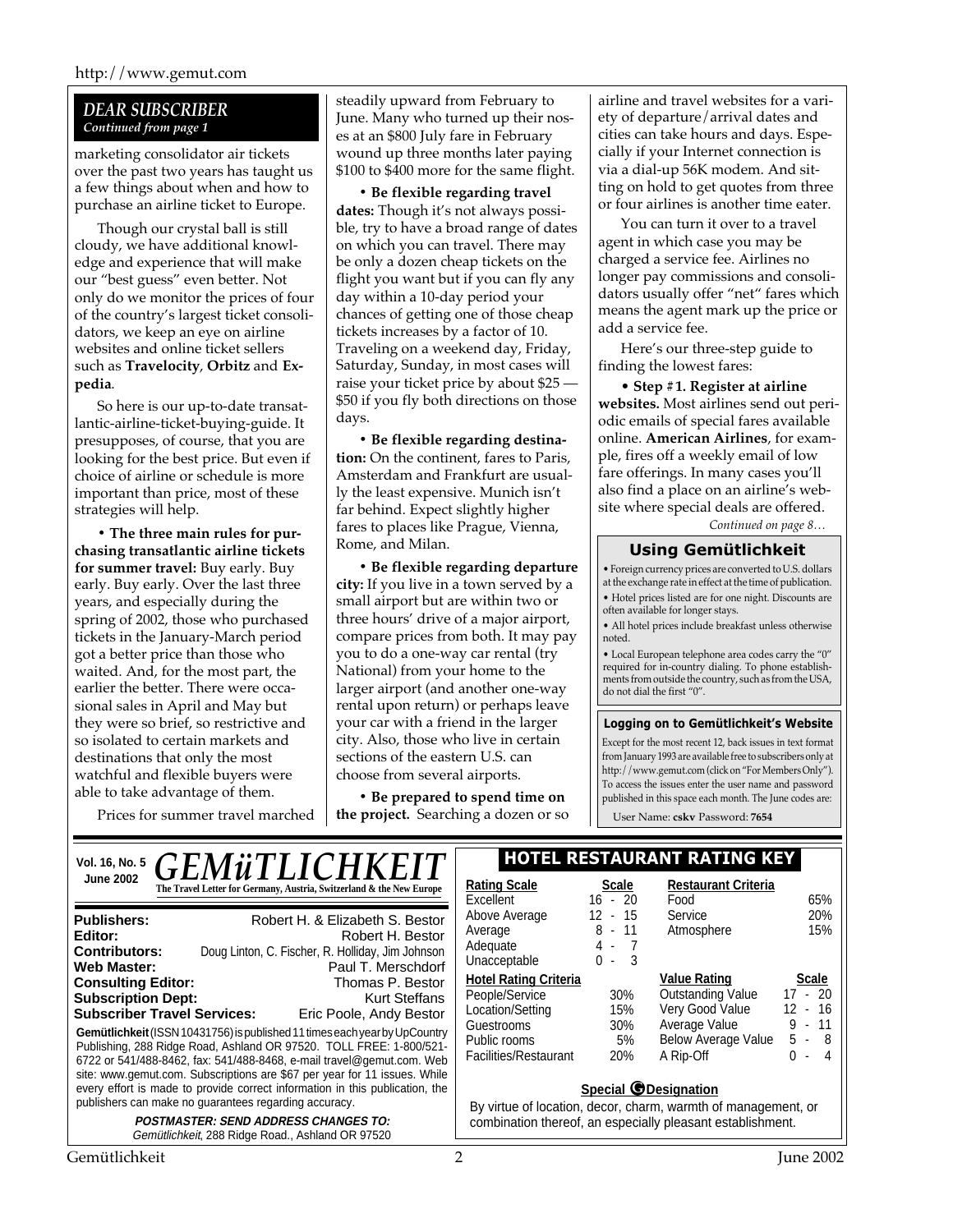#### http://www.gemut.com

#### *CESKY KRUMLOV Continued from page 1*

find my friend was right. Krumlov is located on a hilly, oxbow bend of the Vltava (Moldau) river. The flat inner part of the bow is tightly filled with decorative burgher and artisan townhouses dating from the 16th-century, while the high, rocky outer part is lined with a dominating complex of castles topped, like a fairy tale, with a colorful tower. It is easy to see why the city had been selected as a UNESCO World Heritage Site

My friend was also right that practically every house is a pension. The only problem was they were all booked. I scurried from burgher house to artisan dwelling, knocking at every door, but all were full. Banished from the city, we ended up spending the night in an empty, superficially lavish hotel in Hluboka. Despite the rejection, Krumlov was so beautiful that I vowed to come again.

That day came a few weeks ago and this time everything went smoothly. The weather was perfect and I had a place to stay. But the town has changed since my initial, brief visit.

First, accommodations have certainly improved. Previously, Krumlov had only two good hotels — the **Ruze** and the **Dvorak** — and a lot of poorly-furnished pensions housed in attractive historical buildings. Today, the owners of the Ruze have opened a third good hotel on the market square, called the **Old Inn**. But even better news is that the quality of the small pensions has improved, while the prices have stayed relatively low, making Krumlov an excellent bargain.

Second, a few factors have conspired to decrease the number of tourists visiting Krumlov. Miroslav Votrel, who with his father runs the **Hotel Na Louzi**, says most tourists come from neighboring Austria and Germany. Since much of the bus tour set has already seen the city, the number of visitors from those two countries has dropped. In addition, the Czech koruna has strengthened against the euro, making the city a little more expensive for European

#### ■ Cesky Krumlov Basics ■ **Population:** 14,500

**Elevation:** 550 meters/1804 feet

**Tourist Information:** Cesky Krumlov Info Center, námìstí Svornosti 2, 381 01, Cesky Krumlov, tel. +420/337/704622, fax 337- 704623, email infocentrum@ckrf.ckrumlov.cz

| <b>Driving Distances to Cesky Krumlov:</b> |        |           |  |  |  |
|--------------------------------------------|--------|-----------|--|--|--|
| Prague                                     | 171 km | 106 miles |  |  |  |
| Frankfurt                                  | 639 km | 397 miles |  |  |  |
| Munich                                     | 361 km | 224 miles |  |  |  |
| Salzburg                                   | 208 km | 129 miles |  |  |  |
| Passau                                     | 123 km | 76 miles  |  |  |  |
| Regensburg                                 | 319 km | 198 miles |  |  |  |
| Linz                                       | 74 km  | 46 miles  |  |  |  |

**Rail links:** Rail travel to Cesky Krumlov from Germany and Austria is possible but not very practical. The 73-kilometer trip from Linz takes over four hours and two train changes. From Regensburg it's nearly eight hours and four changes. The journey down from Prague is 4:24 with one 36 minute change in Ceske Budejovice.

visitors. A greater factor, however, is the recent tension between the Czech Republic and its two neighbors over issues such as the soon to be opened Temelin nuclear reactor located north of Ceske Budejovice, and demands for an annulment of the Benes decree, the executive order that allowed for the expulsion of ethnic Germans from Czechoslovakia after the war.

What this all means for independent travelers, is that annoying bus crowds are smaller, the high season is shorter (making May and September less crowded and more enjoyable), and the small pensions are working harder to please and attract clientele. Still, if you are planning to visit the city on a summer weekend, be sure to book a room in advance. Otherwise you might miss something memorable: such as a lovely evening's dinner on the terrace of a restaurant overlooking the cool, tree-shaded Vltava river, while the sky turns pink, purple and dark blue as the sun sinks behind Krumlov castle perched high overhead.

#### **Accommodations**

#### Hotel Ruze

Located in the former 16**th-**century Jesuit monastery, the Ruze is the city's most luxurious and expensive hotel. Its 70-rooms play a bit heavily on the  $16<sup>th</sup>$ -century theme, giving it the atmosphere of an upscale Renaissance festival. The staff dresses up as

maids and peasants, suits of armor and tapestries fill the lobby and lounge, and neo-renaissance décor, such as turned-wood armchairs and benches covered in deep burgundy fabrics, grace the public rooms. While pleasing to the eye, these renaissance chairs and benches are not particularly comfortable. Rooms offer a continuation on this theme, especially the large suites, which have heavy beamed ceil**i**ngs and dark wood floors. The standard rooms are less gloomy, with bright yellow and blue fabrics adding a touch of color. Both have fairly new baths with good fixtures and the suites even have wood-paneled toilets.

Even if you are not a hotel guest, the Ruze's large, lovely terrace is worth visiting for the view. Tables in the restaurant are set with interesting wrought-iron tableware and handblown wineglasses. The hotel offers a full range of exercise facilities, meeting rooms and a pool. Perched on a rise at the end of town, the Ruze has a nice view over a quiet, tree-shaded section of the river, but any journey into town will end with a steep walk home.

**Daily Rates:** Singles 2300 to 4300 CZK (\$69-\$130), doubles 3200-6000 CZK (\$96-\$181).

**Contact:** Hotel Ruze, Horni 154, tel +420/337/772 100, fax +420/337/713 146, email: info@hoelruze.cz, web: www.hotelruze.cz **Rating:** QUALITY 13/20, VALUE 13/20

#### The Old Inn

Under the same management as the Ruze, the Old Inn shares the renaissance décor and outfits of it sibling, but has a more likeable atmosphere, possibly due to its central location on the main square and slightly smaller scale — only 50 rooms. The lobby looks about the same as its sister, although the staff tends to be friendlier than at the Ruze.

The standard rooms are more rustic with unvarnished wardrobes and headboards set on low pile carpets. Anyone who has ever wanted to spend the night in a room decorated with pink fabrics, pink Persian rugs, and gilded white Louis-the-something furniture can fulfill this dream by booking one of the suites.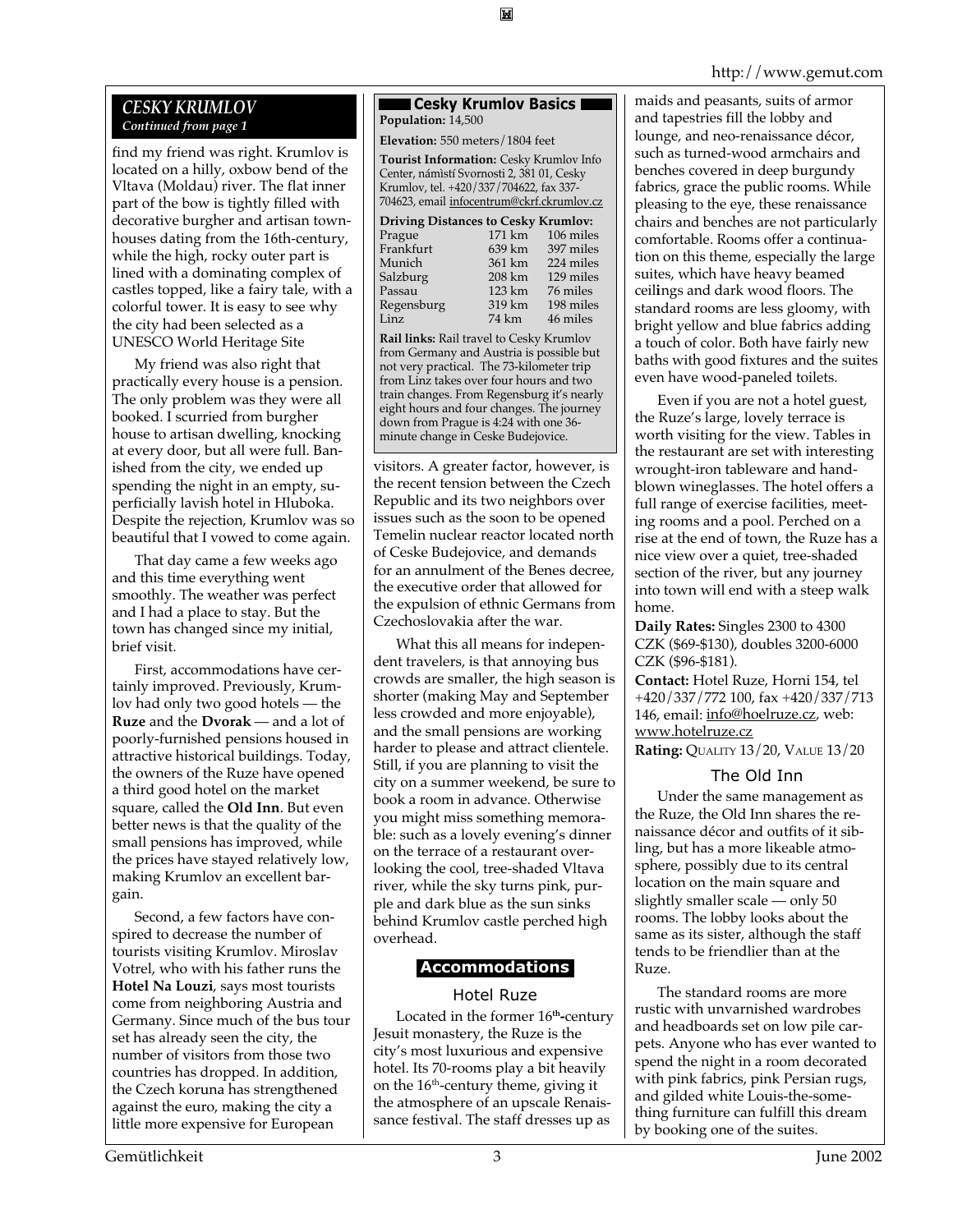Hallways are large and spacious, giving the unintended impression of a Holiday Inn.

The Old Inn has an attractive restaurant on the main square and a menu featuring well-priced Bohemian favorites.

**Daily Rates**: Single 1400-3000 CZK (\$42-\$90), doubles 2000-4000 CZK (\$60-\$121)

**Contact:** The Old Inn, Namesti Svornosti, tel +420/337/772 500, Fax +420/337/772 550, email: info@hoteloldinn.cz, web: www.hoteloldinn.cz **Rating:** Quality 12/20, Value 14/20

#### Hotel Dvorak

Of the three headline hotels, this is the most likeable, mainly because of its boutique feel and picturesque riverside location under the castle.

The lobby has an early 90s luxury feel with red granite floors, upholstered chairs in burgundy leather, dark wood paneling, brass accents and gleaming halogen lights.

The staff is very friendly, though both the lobby and the small bar seem always empty, even when the hotel is full.

The comfortable accommodations settle down to light green and white, with thick carpets, floral drapes, crystal wall lamps and chandeliers, and attractive, slightly rustic wood furniture. Baths are gleaming white tile with good-sized tubs, towel warmers and hairdryers.

Standard doubles look to the city, deluxe rooms have views of the river, and suites occupy the corners.

**Daily Rates:** Singles 2200-3400 CZK (\$66-\$103), doubles 2800-4300 CZK (\$84-\$130), suites 3400-7800 CZK (\$103-\$235)

**Contact:** Hotel Dvorak, Radnicní 101, tel +420/337/711 020, fax +420/337/ 711 024, email dvorak@ckmbox.vol.cz web: www.ckrumlov.cz/uk/mesto/ rpphv/i\_dvorak.htm

**Rating:** QUALITY 13/20 , VALUE 15/20

#### Hotel Na Louzi

Though it calls itself a hotel, Na Louzi is more like a homey, welcoming, family-run pension. This charming hostelry is located in a fres-**EDITOR'<sup>S</sup> CHOICE**

coed, baroque building a short walk from the **Egon Schiele Museum**.

As is common with many buildings in Krumlov, a restaurant occupies the downstairs, while the pension takes the floors above. What is uncommon is the good taste that has gone into the decor. All guestrooms are furnished with attractive early  $20<sup>th</sup>$ -century antiques, so not only the building's facade, but every guestroom radiates an authentic feeling of "old Krumlov." Each has its own name and personality. *Agnes* is the most requested because of its Holz baroque furniture. Three new loft rooms have just opened bringing the total number of guestrooms to 11. They have beam ceilings, wooden floors, antique tiles, and old woodand-wrought-iron doors collected from farmhouses around southern Bohemia. *Katerina,* a two-level maisonette, and *Matej,* one of the most spacious are preferable.

Overall, rooms are a bit small and none really has a view of the river or castle, but these negatives are firmly outweighed by the owners' warm welcome and the hotel's sense of authenticity.

**Daily Rates:** Doubles 1200 CZK (\$36), triples and quad rooms 1500- 2000 CZK (\$45-\$60) Contact: Hotel Na Louzi, Kájovská 66, tel +420/337/711 280, fax +420/ 337/711 280, email: hotel@nalouzi.cz, web: www.nalouzi.cz Rating: QUALITY 12/20 , VALUE 15/20

#### Pension Dum U Václava

Located near the castle, this pension benefits from the exacting eye of its owner, Dagmar Vondrovicová. The spacious rooms are attractively decorated with four-poster beds, wood beam ceilings, satin upholstered chairs, polished wood floors and tasteful color schemes, such as pearl blue and pale salmon. Even more surprising are the large, opulent baths with dual sinks and corner tubs.

For now, U Václava only has three rooms, but four slightly smaller loft rooms will be added by the end of the summer.

Breakfast is served in an elegant barrel-vaulted dining room with a small fireplace and view to the neighbor's garden. Ms. Vondrovicová plans to add a terrace and begin serving lunch and dinner next year. Although Dum U Václava does not allow children, it offers solid accommodations at great value.

**Daily Rates:** Doubles 2400 CZK (\$73) **Contact:** Dum U Václava, Nové Mesto, tel/fax +420/337/715 094, email: uvaclava@quick.cz, web: www.uvaclava.com **Rating:** QUALITY 13/20 , VALUE 15/20

#### Pension Barbakán

A bit further out than the Hotel Ruze, these attractive lodgings are in a complex of little baroque houses perched on the edge of a cliff overlooking the Moldau.

A long hallway leads back to the cheerful reception and lounge/breakfast room. The receptionist is friendly and helpful, though more fluent in German than in English (not an uncommon trait in the city).

Recently renovated, the Barbakán sports a vibrant green and mustard color scheme and tasteful contemporary furnishings. Deluxe rooms are large with views over the river and large, modern baths, while standards are a bit smaller and have showers only. One quite attractive standard room has a sloping ceiling and a view of the river. Ask for the antique rooms, as these are the nicest.

Like the Ruze, this pension's location means that every excursion will end with a steep (but manageable) walk home.

**Daily Rates:** Singles 800-1600 CZK (\$24-\$48), doubles 1450-1550 CZK (\$44-\$47)

**Contact:** Pension Barbakán, Horní 26, tel/fax +420/337/717 017, email barbakan@ck.ipex.cz **Rating:** QUALITY 12/20 , VALUE 15/20

#### Pension Ve Vezi

Located in a four-story gothic tower, Pension Ve Vezi has to be the city's most picturesque pension. The inside is both attractively furnished and well-maintained. The only drawback is the tower's location on the edge of town near the Eggenberger Brewery, with a view of its parking lot. While the brewery is an attractive  $19<sup>th</sup>$ -century brick building, the park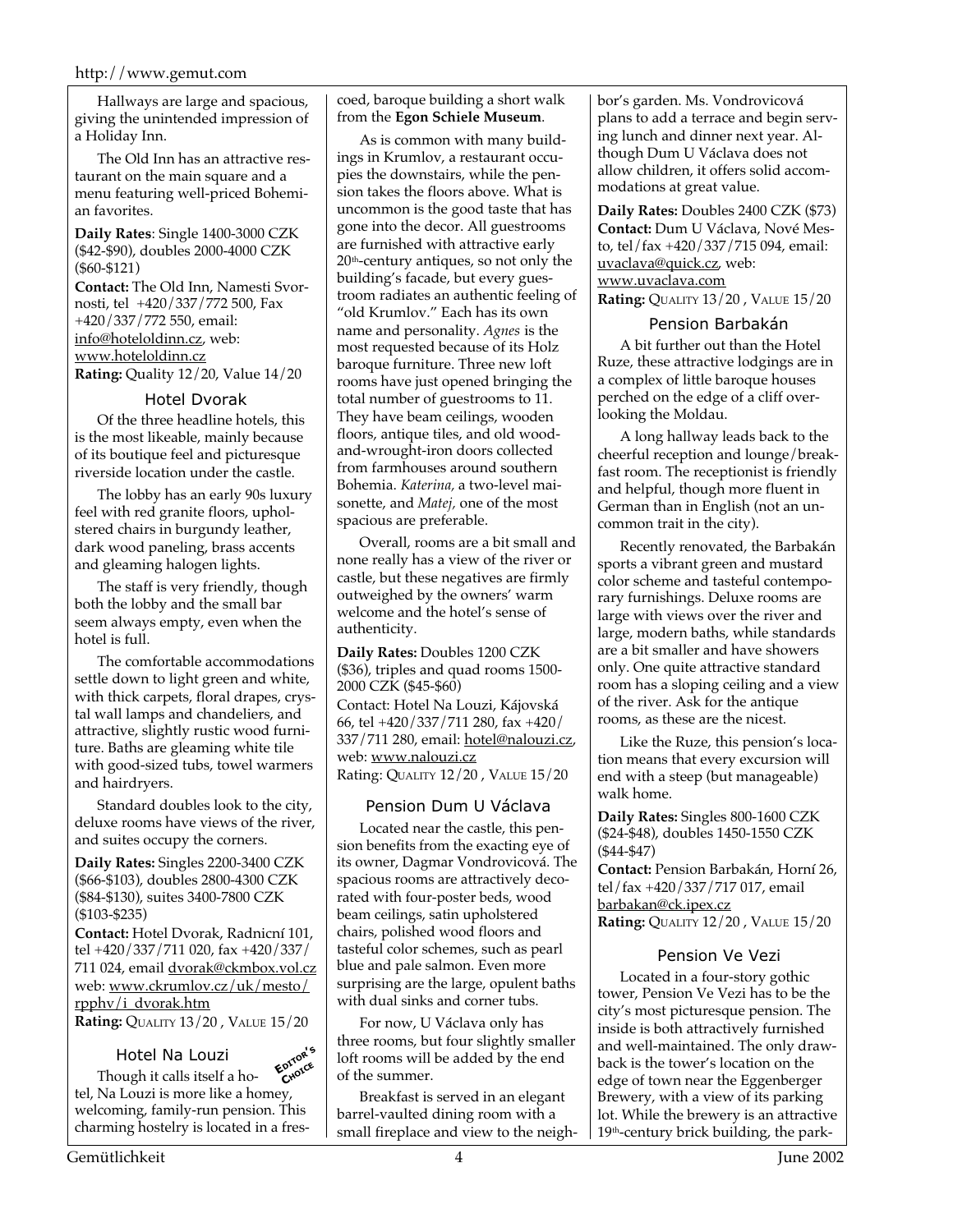ing lot is…well, a parking lot.

**Daily Rates:** Double room 1200 CZK (\$36), room with four beds 1800 CZK (\$54)

**Contact:** Pension Ve Vezi, Pivovaska 28, tel/fax +420/337/711 742, email: info@reality-kolar.cz

**Rating:** QUALITY 11/20 , VALUE 15/20

#### Pension Na Ostrove

The attraction of these simple accommodations is their location on a small island in the river under the tower — a picturesque sight indeed. As the building is narrow, your room may have windows on both sides so you can sleep with the stereophonic warbling of the small canal one side and the river on the other.

Na Ostrove's drawbacks, however, are evident. The lobby, which doubles as a restaurant, smells pervasively of cooking oil, an odor that occupies the hallways during the day. The rooms are large, but poorly furnished with clunky, threadbare communist-era furniture. Breakfast, served on a small terrace over the canal, consisted of muddy instant coffee, dry toast, and strange looking ham. The three staffers I met were pleasant, but spoke only the barest essentials of English or German. The only thing going for Na Ostrove is its location, but I would return on the strength of that alone.

**Daily Rates:** Singles 600 CZK (\$18), doubles 1200 CZK (\$36). **Contact:** Pension Na Ostrove, Na Ostrove 171, tel +420/337/711 326 **Rating:** QUALITY 5/20 , VALUE 12/20

#### **Sustenance**

#### Restaurant Na Louzi

This attractively simple restaurant — popular with Czechs and foreigners alike — serves admirable examples of Czech comfort food.

The setting is an ancient wood paneled room with brass coat hooks and a collection of old enamel signs advertising long-forgotten products.

Most dishes include roast meats (pork, duck and rabbit) served with two types of dumplings (potato and bread) and two types of sauerkraut (red and white) for around 115-139 CZK (\$3.50-\$4.19). The meat was

tender without being greasy, the dumplings spongy but not rubbery, and the sauerkraut flavorful instead of bland. In other words: top quality Czech food. The potato pancakes were good, but avoid the oily garlic soup and the house specialties with names like Rosenberg Court (133  $CZK/\$4$ ), as they seemed to be a mishmash of leftovers spruced up with grated cheese. The fried cheese with salad is a local favorite at 66 CZK (\$2). And, of course, the beer on tap was all Czech and all good.

Restaurant Na Louzi, Kájovská 66, tel +420/337/711 280, fax +420/337/711 280, email: hotel@nalouzi.cz, web: www.nalouzi.cz, open daily, 10am-11pm.

**Rating:** QUALITY 12/20 , VALUE 13/20

#### U Dwan Maryí

The Two Marys gets its name from a pair of frescos of the Virgin Mother on the street side of this old artisan house. I was attracted by a row of wooden tables and benches set out on a short, green lawn along the river — a wonderful spot to end the day. It was soon apparent I had stumbled upon a theme restaurant, but one so genuine in its enthusiasm and matter-of-fact in presentation, it seemed more than just a gimmick.

The theme is old Bohemian really old. On the menu are essays on what Southern Bohemians have eaten (millet) since the first centuries of the last millennium. The dishes listed consist mainly of, well, millet. I am anything but a grain-eating vegetarian, but after several meat-heavy Czech meals, something different was called for. The menu essays were so interesting I not only chose a main course of baked millet casserole with mushrooms (78 CZK/\$2.35), but ordered a dessert of millet gruel sweetened with raisins, honey and saffron.

The lively menu also revealed that the medieval elite ate pickled herring for breakfast and that buckwheat raises the "sexual function."

Though not very erotic, my casserole was light and flaky and came with tangy yogurt, sides of fresh sauerkraut and a salad. Other dishes include potato pancakes with cabbage (48 CZK/\$1.45) and barley casserole (74 CZK/\$2.23), which, like the millet, can be ordered with a dry chicken leg for 50 CZK (\$1.51) extra, though I don't recommend it. Besides the gruel, which was good but not for everyone (66 CZK/\$2), desserts include quark dumplings with fruit (72  $CZK/\$2.17$ ) and a bowl of wild berry compote with whipped cream (72 CZK/\$2.17).

U Dwan Maryí, Parkán, tel +420/ 337/5228, open daily, 10am-11pm. **Rating:** QUALITY 13/20 , VALUE 14/20

#### Rybárské Obcerstvení

This simple, riverside restaurant serves delicious carp, trout, eel, pike-perch and other fish cooked a variety of ways but all at a bargain price of around 75-95 CZK (\$2.25-\$2.86), plus 20 CZK (60 cents) more for a side dish of potatoes. **EDITOR'<sup>S</sup> CHOICE**

An ordinary-sized Russian woman at the next table liked the food so much she had servings of both fried eel and fried trout. Besides good food, the restaurant also has friendly service and a few pike heads mounted on the wall.

Rybárské Obcerstvení, Na Ostrove 86, tel +420/337/712532, fax +420/ 337/712580.

Rating: QUALITY 14/20, VALUE 15/20

#### *HIDDEN TREASUKRES Continued from page 1*

car from the Rhône, Leukerbad is not a headquarters from which to make daytrips.

The town is accessible by car and most SBB fast trains stop at Leuk-Susten where a bus winds the last 30 minutes up to the resort.

#### *Accommodations & Food*

One of our most memorable hotel stays was three nights in Leukerbad's **Les Sources des Alpes**, a swank 26 room hideaway with spa facilities and a top-of-the-line restaurant.

Your first day at Les Sources might begin with a sunny, alfresco breakfast that will include freshsqueezed orange juice and coffee brewed to order at your table in a Melior pot. Next could be a walk to the village to purchase supplies for a picnic luncheon. Assuming you left *Continued on page 7…*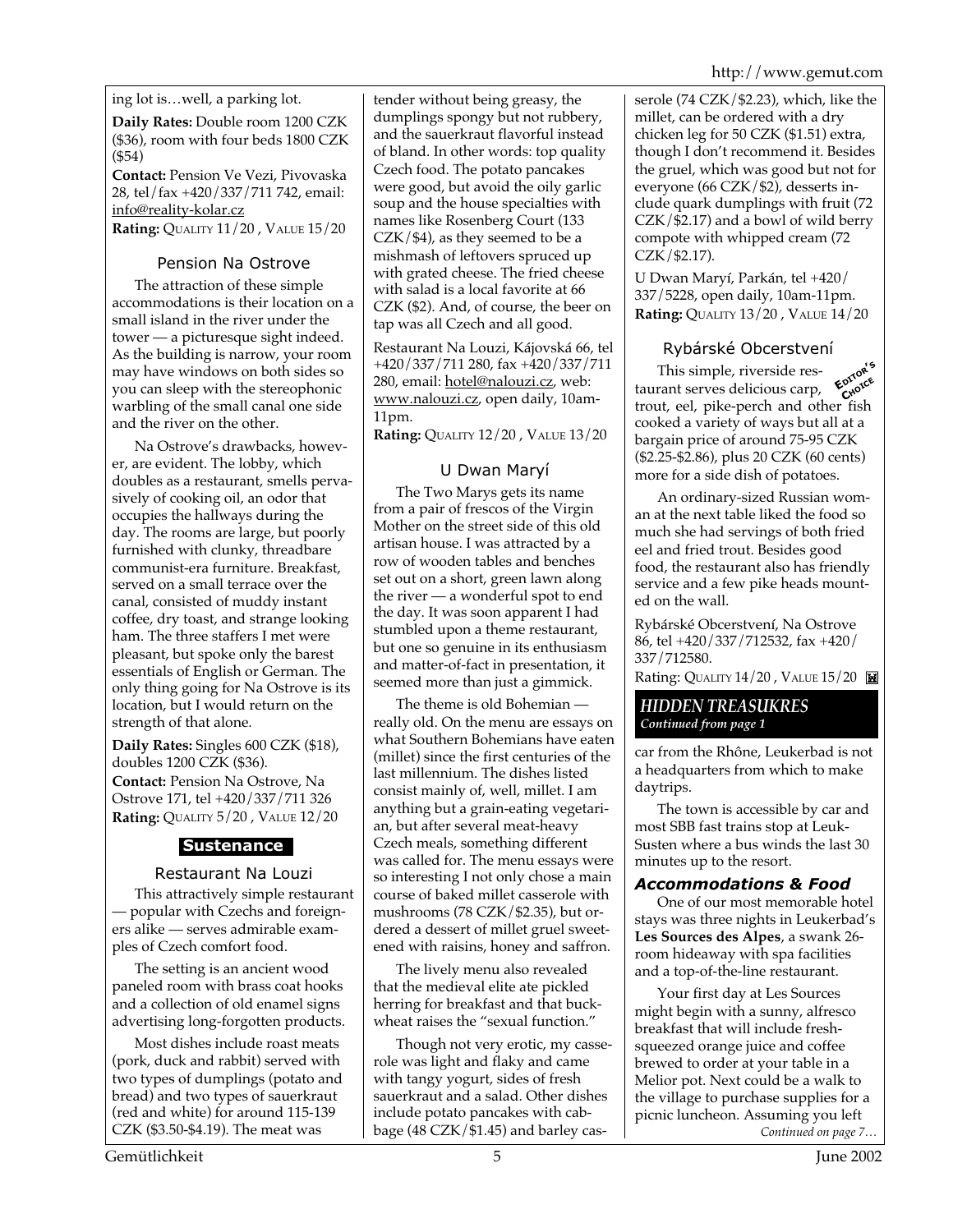## *Taking the Cure at Leukerbad*

o many on this side of the Atlantic — certainly including this writer — "taking the o many on this side of the<br>Atlantic — certainly includi<br>this writer — "taking the<br>waters" is a mysterious, almost occult, European ritual. How, the unsophisticated American mind wonders, can procedures that all seem to involve one's body being pushed, pulled or pounded by streams of air, water or by a person with incredibly strong hands who pretends not to understand cries of pain in English, heal anything?

Such strange rites surely have their roots in medieval dungeons. "Therapies" like *Bain hydroélectrique*, *Bain ou sufureux* and *Interferator* sound suspiciously as if they might be used to obtain the truth. More sinister yet is *Drainage lymphatique manuel complet*.

A few years ago, at the Hotel Les Sources des Alpes in Leukerbad, we took the opportunity to find out under the most ideal of circumstances.

My therapist — Mr. T., as I came privately to refer to him — ushered me to a small, tiled room where I would undergo *Bain bouillonnant* (*Sprudelbad*, in German). Doffing my fluffy, hotel-supplied terrycloth robe, but still wearing swimming trunks, I climbed into a tub of warm, murky water, there to lie suspended in the contoured vessel, my limbs arranged just so. My head rested on a rubber pillow at the edge of the tub. Mr. T. positioned himself at its end, facing me. Grinning, he begin to manipulate the various dials, switches and valves. Soon the tub began to vibrate and emit a series of noises that at once reminded me of a steam train leaving the station and the Blue Angels flying at Mach I. The first sensation was of air or water — perhaps both — slowly at first, but with gathering force, directed at the bottoms of my feet. The pressure next found my ankles and worked its way along the contour of my body. It ended with a rather satisfying stream that traveled the length of my back. Once this rotation of feet, ankles, kidneys, elbows, etc., was completed (in about 30 seconds) it began again. This went on for

about 20 minutes. Strangely, the surface of the water was virtually undisturbed. Quite an unusual and agreeable experience, but not one I imagine that has appreciably extended my life . Twenty minutes of *Sprudelbad* set me back about \$25.

Mr. T. was a robust, 60ish man with a bushy grey mustache who spoke no English and little German. We communicated in grunts. During my "tare-a-pees" he must have grunted "Gute?" every three or four minutes. Whether it was a machine pummeling me, his hands fine tuning my ribcage, or jets of water and air attempting to bore through my body, his question was always the same: "Gute?" In my limited German I var-

*"He demonstrated steel rod fingers with which I am certain he can rearrange internal organs without the necessity of surgery."*

ied my replies among "Ja, Gute," "Sehr Gute," "Wunderbar" and "Schöne." Occasionally, I was even telling the truth.

A less enjoyable procedure employs a forbidding looking apparatus which the "interrogatee" faces while seated. Each leg from the knee down is placed into separate metal containers on the floor, and each arm into identical vessels about the size of roasting pans. These are affixed to a machine bristling with knobs and various digital counters, two of which were to rivet my attention over the next 10 minutes. The idea, apparently, is to increase circulation in the joints by directing alternating streams of warm and cold water into the four pans. My cycle was one minute of warm followed by seven seconds of cold. That's Alpine cold. It is a process that cannot possibly be designed to relax. Yes, at first it felt great, but that precious minute of warm water soon ticks away and the seven agonizing seconds of cold must be endured yet again.

A digital indicator which displayed the temperature of the water quickly commanded my full attention. My running thought commentary went something like this: "34, 35, 36, (Celsius), ah good, nice and warm but I could stand it a little hotter, oops, 30, 27, 20, 10, 7. Lord, that's cold."

After one or two cycles, like Pavlov's dogs, I began to anticipate the changes (o.k., o.k., so it took me a while to get the correlation between the numbers and the pain). But they never came close to breaking me. *Fuss-und Armwechselbad* was about \$20.

Liz, my wife, reported less salubrious results. One of her therapies was a CO2 bath. She sat in a tub of the murky but health-giving waters draped with towels so only her head was visible. No noise, no rush of air or water, just a few bubbles occasionally rising from the warm liquid.

She also was favored with *Douche de Vichy ou d'Evian* — a \$28 number — which consisted of a massage while being sprayed with either Vichy or Evian mineral water. An acquired taste, perhaps.

There were other adventures. A fancy battery charger kneaded my back with little black suction cups, and Mr. T. did it further damage during a massage that demonstrated steel rod fingers with which I am certain he can rearrange internal organs without the necessity of surgery.

The best part of our "cure," however, was its epilogue. Swathed in robes and bath slippers, we padded the few steps to the warm, sparkling little outdoor pool, with its fabulous view of the sheer rock wall looming over the city. There we luxuriated for 20 or 30 minutes. When we emerged from the water a pool attendant met us with large, heated bath towels.

Wrapped in these and our robes, we sank exhausted onto chaises and capped our therapy with a cold beer. —RHB M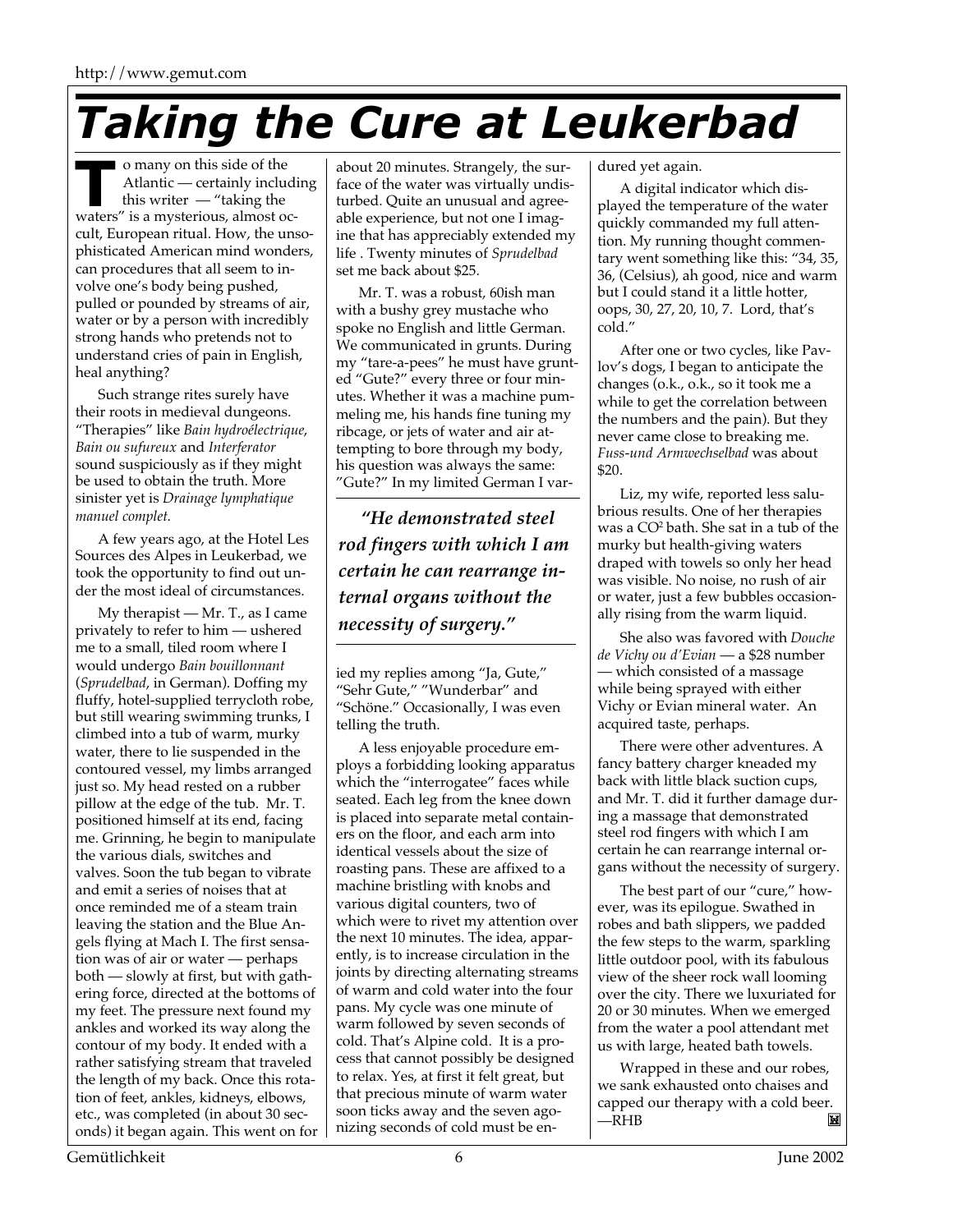#### *HIDDEN TREASURES Continued from page 5*

the hotel properly attired for a few hours in the mountains, the day's next event is a short stroll to the **Gemmi Cableway** station for a ride to the high country (22 Sfr./\$14 RT). As the gondola slides past that fearsome vertical rock face you'll notice the ant-like figures of fitter, braver souls making their way to the top (or descending) via a path carved from the rock. They are not climbers but walkers, and what they are doing appears dangerous only in the sense there are many places where the narrow trail skirts the very edge of the precipice.

At the top is a network of paths. One leads gently downhill to Sunnbuel, above Kandersteg, from which the Kander Valley can be reached via cable car. From Kandersteg, a return to Leukerbad is possible by rail and bus. Most, however, will probably want to find a spot by the Daubensee for a picnic and return via the Gemmi Cableway.

Back at the hotel you're just in time for your spa treatment and massage reservation. Afterwards, a bit weary from the high altitude and from being manipulated by strong hands and powerful jets of water at widely varying temperatures, you shuffle on shaky legs to Les Sources' inviting outdoor pool.

Tossing aside your thick terrycloth robe, you slip into the warm water and paddle about while watching a late afternoon thunderstorm gather above the massive Gemmiwand. With a nap and a magnificent dinner still to be crossed off the day's checklist, you gratefully contemplate the twists and turns of life that delivered you to this place at this time.

 Just when the sky looks its blackest you climb out of the pool and into a big, thick towel the pool attendant takes from a stainless steel warmer. It is now officially nap time and through the open French doors that lead to your room's balcony, you hear the first drops of rain just as your head hits the pillow.

Dinner is in the hotel's elegant **Restaurant La Malvoisie**. After starting with a refreshing melon soup, you turn your attention to the main event; a Bresse chicken. It comes in stages. First, the breast is carved and served with a buttery truffle sauce. The legs and wings are returned to the kitchen for additional cooking and brought back a few minutes later with little skillets of sauteed wild mushrooms and a side dish of perfectly steamed spinach that began its day in the hotel's garden in Sion.

Your waiter has suggested a bottle of Capannelle rosse, a Merlot from the Italian house of R. Rossetti. The wine is delicious but expensive about \$50. No matter, tonight is a special occasion.

After a light dessert of housemade sorbets selected from containers off a cart brought to the table, you try unsuccessfully to ignore the restaurant's parting gift, a small plate of intensely-flavored chocolates.

The day nearly done, you follow the sound of live piano music across the lobby to the wood paneled bar. There you sink onto a comfortable couch or chair and enjoy the final beverage of the evening, perhaps a finger of single malt whiskey or a glass of vintage port. Now it's really nap time.

As you have by now discerned, Les Sources des Alpes is expensive. But there are dozens — hundreds if you add in a long list of vacation rentals — of less expensive accommodations in Leukerbad.

The modern **Hotel Astoria**, for example, is not far from the center and double rooms range from 150 to 190 Sfr. (\$96-\$122). The more rustic, chalet-style **Walliserhof** has doubles starting at 136. Sfr. (\$87).

On a hillside near the edge of town, the **Appartmenthaus Alfa** offers one-and-a-half and two-room flats starting at 301 Sfr. (\$193) to 501 Sfr. (\$332) per week.

The spic 'n span **Apparmenthaus Europe** has larger apartments with spacious south-facing balconies and sleeping accommodations for up to five persons. Depending on the season, weekly rates range from 594 to 734 Sfr. (\$381-\$471).

#### Leukerbad Hotel/Restaurant Data

**Hotel Les Sources des Alpes**, CH-3954 Leukerbad, Tuftstrasse 17, tel.  $+\frac{41}{927}/\frac{472}{2000}$ , fax 472 20 01, email: sda.leukerbad@freesurf.ch. Singles 290 - 530 Sfr. (\$186-\$340), doubles 470- 710 Sfr. (\$301-\$455)

**Hotel Astoria**, CH-3954 Leukerbad, tel. +41/ 027/470 14 15, fax 470 22 18, email: astoria@leukerbad.ch. Singles 85 - 105 Sfr. (\$54- \$67), doubles 150-190 Sfr. (\$96-\$122)

**Hotel Walliserhof**, tel. +41/027/472 79 60, fax 472 79 65, email: oretan@walliserhof.ch. Singles 87 - 97 Sfr. (\$56-\$62), doubles 164 -184 Sfr. (\$105- \$118)

**Appartementhaus Europe**, Robert Lambrigger - Klibenstrasse 2, CH -3954 Leukerbad, tel. +41/ 027/470 14 60 , fax 470 14 65, email: europe@rhone.ch. Weekly rentals from 385 Sfr. (\$247)

**Appartmenthaus ALFA**, Fam. Roten-Loretan, CH-3954 Leukerbad, tel. +41/027/472 74 70, fax 472 74 75, email arthur.roten@bluewin.ch. Weekly rentals from 301 Sfr. (\$193) M

### **Readers' Forum** *Correction on Hummel Founder*

You may want to correct your May edition ("Coburg") comment that Rödental was the birthplace of Berta Hummel, the remarkable artist who, as Sister Maria Innocentia (thus M.I. Hummel) created the artwork Goebel uses for its prized figurines.

As you said, Rödental — near Coburg — is the home of the Goebel factory and a highly-enjoyable destination for visitors, but "Sister Hummel" was born in the market village of Massing, east of Munich, where her family still operates a **Hummel Museum**. This is also a great destination for travelers. A third Hummel site worth a visit is the convent at Siessen, near Salgua — south of Stuttgart — where Sister worked, lived and died. She is buried on the grounds of the convent.

> FRED HOFFMAN ROCHESTER HILLS MI

#### *Train Reservations: Another View*

I would like to thank you for the detailed explanation of rail travel in your April 2002 issue. I feel obliged, however, to respond to your comments on rail reservations as I think it essential your readers be aware of recent changes in rail travel.

Since 2001, European railroads have been yield-managing trains like **Eurostar** and **Thalys**, where advance reservations entitle travelers to lowend fares which, by and large, will